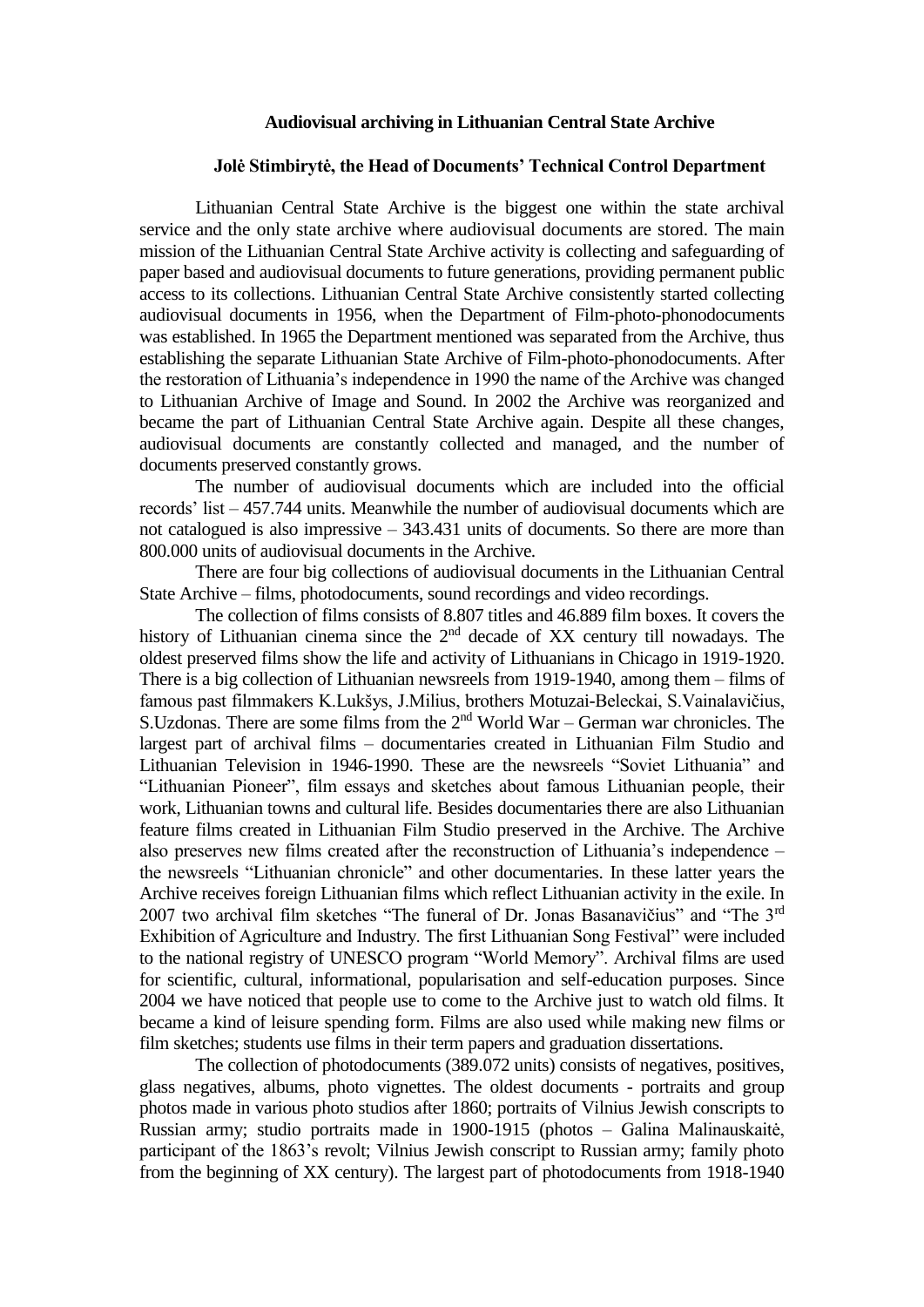consist of photos about Lithuanian military. There are many photos of past famous Lithuanian masters – K.Smečechauskas, A.Šulcas, B.Buračas, J.Miežlaiškis, D.Čibas, and J.Karazija. The largest part of all photodocuments' collection consists of documents from 1945-1990 – the photos of different newspapers. In 2000 the Archive received the large photo collection from former Institute of Restoration of Monuments, where you can find photos of Lithuanian town's and villages architecture – houses, streets, details of interior. The Archive also has a photographer who record nowadays life and events. In these latter years the Archive received a lot of photos of famous nowadays photographers who depicted the way of Lithuania to the independence in 1988-1991. In 2011 a unique collection of Siberia exile photos made by Vilhelmas Jeniselis was included to the national registry of UNESCO "World Memory" program. Archival photodocuments are used quite intensively for books, scientific works, graduation papers, different exhibitions.

The collection of sound recordings (20.484 titles and 19.908 units) consists of shellac and vinyl discs, magnetic tapes, cassettes, CDs. The oldest shellac discs were recorded in 1907 in Riga. You can listen to the songs of famous past Lithuanian singers K.Petrauskas, A.Šabaniauskas, D.Dolskis as well as speeches of Lithuanian presidents A.Smetona and K.Grinius. The Archive preserves sound recordings about the events of 1940 as well as the extracts of Kaunas Radio programs from the 2nd World War years. The largest part of sound documents consist of sound recordings in magnetic tapes created in 1960-1990. You can find recordings about past events, talks with famous Lithuanian public men, writers, artists, musicians and so on. There are also a lot of music records. After the reconstruction of Lithuanian independence Lithuanian emigrants gave a lot of their sound recordings. One of the largest is the collection of Chicago Lithuanian radio program "Margutis" created in 1954-1990. There are also sound recordings of other Lithuanian radio programs from abroad preserved. In 2008 the Archive received a big collection of sound recordings from Lithuanian office of radio station "Voice of America".

The Archive started to collect video recordings since 1988, and there are 3.136 titles by now. Most of them are recordings of the Archive's video operators. Here you can see the newest history of Lithuania – first meetings, the reconstruction of independence, the events of January  $13<sup>th</sup>$  of 1991, and other important moments from political and cultural life. There are around 600 units of video records with remembrances of former Siberia deportees, political prisoners and partisans. The Archive still makes video records about nowadays life in Lithuania.

In 2001 the Archive started to create the computer databases for audiovisual documents. Firstly they were based on Microsoft Access program, but a few years ago the single database for all documents was created on MySQL base. It includes paperbased and audiovisual documents, but there is a separate search engine for each kind of documents. The description of photodocuments also includes a small low resolution photo. After you read the description of sound recording you can listen to this recording. The same can be said about films – there are digital copies of low resolution included. Of source this possibility to view or to listen is quite limited as only a part of audiovisual documents has digital copy, but we do this work constantly.

In 1999 the Archive started to collect digitally-born audiovisual documents. The first of them were sound recordings on digital DAT tapes. At the same time the first digital copies of sound documents were created. Of course these DAT tapes were not suitable for long time storage, so it is good that the amounts of work were not big. Later the Archive started to make digital sound copies to CDs. Now all digital copies are kept in archival server. Sound recording are digitized in wav format. Now we have about 30 percents of all archival sound recordings already digitized.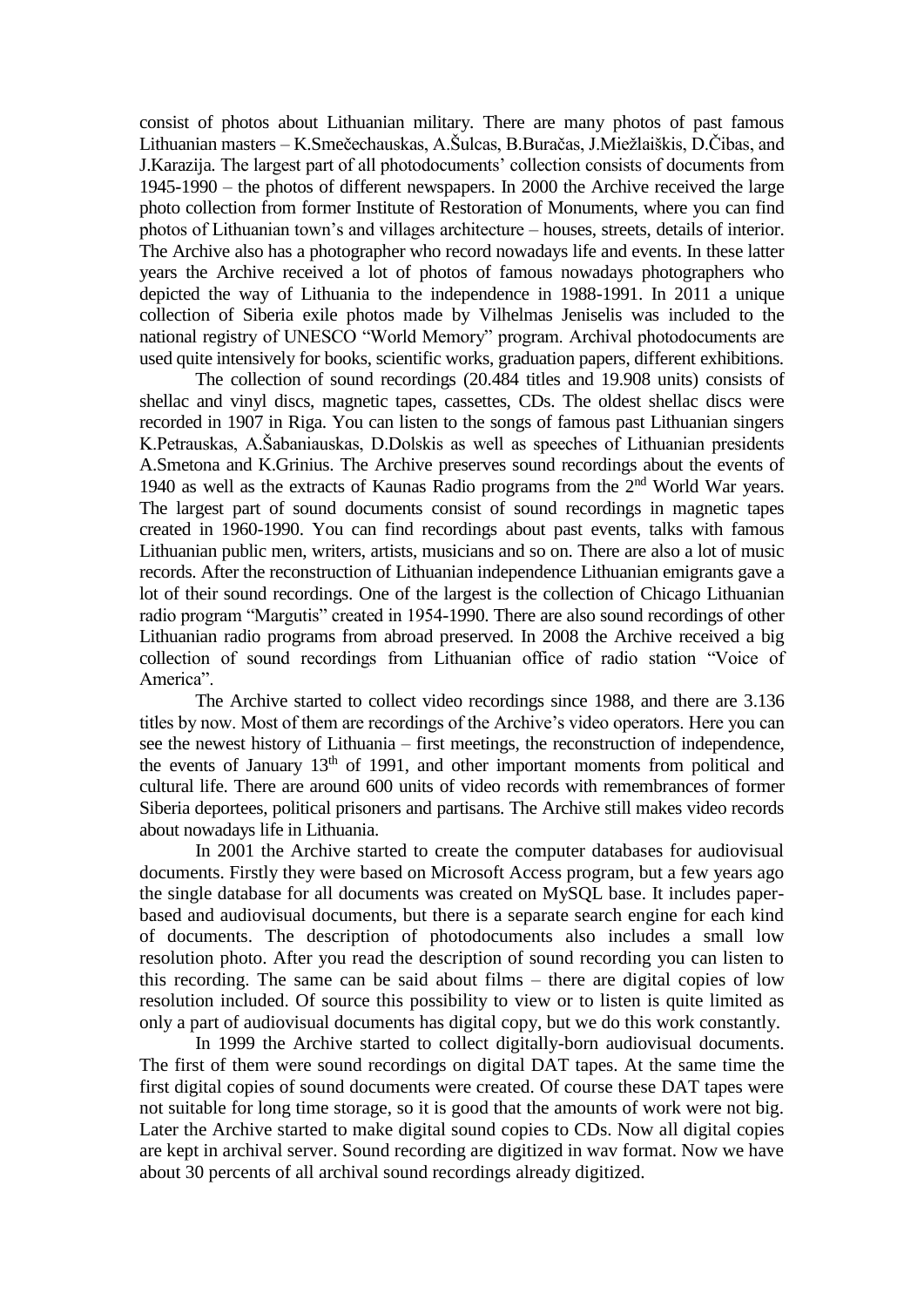Since 2000 archival photodocuments are constantly digitized, creating digital viewing and safety copies. Digital viewing copies are made retaking photodocuments with digital camera. These copies are only for viewing, so they are of low resolution (100 Kb, jpg format). These copies are used in database with the description. Now we have more than 220.000 viewing copies in our database. Safety copies are made scanning photodocuments, so they are of high resolution (up to 45 Mb, tiff format). Some of these copies are kept in archival server, while some of them in CDs or DVDs. Now we have more than 40000 high resolution digital copies. Since 2002 the Archive began to collect digitally-born photodocuments, and now there are about 12000 of them.

Since 2004 the digital copies of video recordings are created, copying VHS tapes to DVD and DV format. Now we have about 5 percent of video recordings already digitized.

The Archive started to digitize films in 2003, using self-constructed equipment. Films have been usually digitized for users as well as for film descriptions making. But we have noticed that more and more films can't be digitized using this equipment because of a poor physical condition of film tapes (big shrinkage and so on).

Since May, 2010 till April 2013 Lithuanian Central State Archive implemented the project "Lithuanian documentaries on the Internet". The Archive has received of about 2.7 million Euros for this project from EU Structural Funds. The objective of the project was the preservation of Lithuanian documentary heritage by digitisation as well as its accessibility for everyone via the Internet. The result of the project – digital archive of Lithuanian documentaries and it's access in the Internet. By the end of 2010 new equipment for film tapes preparation to digitization has arrived in the Archive. Now we have new film rewinding tables; film viewing table CINE8; ultrasonic Cleaner LIPSNER-SMITH. Such kind of equipment was implemented in Lithuania for the first time. At the beginning of 2011 the new digital storage facilities have been made in the Archive. Here we have the equipment for digital storage and Internet access – disk storage system, tape library and so on. The new facilities are equiped with modern air conditioning, fire extinction and monitoring systems. On May 2011 the new equipment for films digitization has been installed in the Archive. It consists of image scanning equipment ARRISCAN, sound digitizing equipment SONDOR, the softwares DIAMANT and ADOBE PREMIERE for digital restoration and editing. Such film digitization equipment is also the only one in Lithuanian and in Baltic States. The new information system or database of the project was created this year according to the new European standards  $-$  . CEN 15744:2009 Film identification – Minimum set of metadata for cinematographic works" and "CEN 15907:2010 Film identification. Enhancing interoperability of metadata. Element sets and structures". These standards have been accepted by Lithuanian standartization department as the English versions of Lithuanian standards.

When we have been preparing the documentation for this project, the main question was what films should we digitize and make accessible via the Internet. As you know the publication of films can be restricted by the copyright laws. So we decided that the best solution would be to choose the films which are in public domain. According to Lithuanian laws public domain starts after 50 years from the production of films.

During the project the Archives digitized and transferred to the Internet 1.000 titles of Lithuanian documentaries, created in the period 1919-1961. In the project website every user can see the collection of Lithuanian chronicles from 1919-1940,